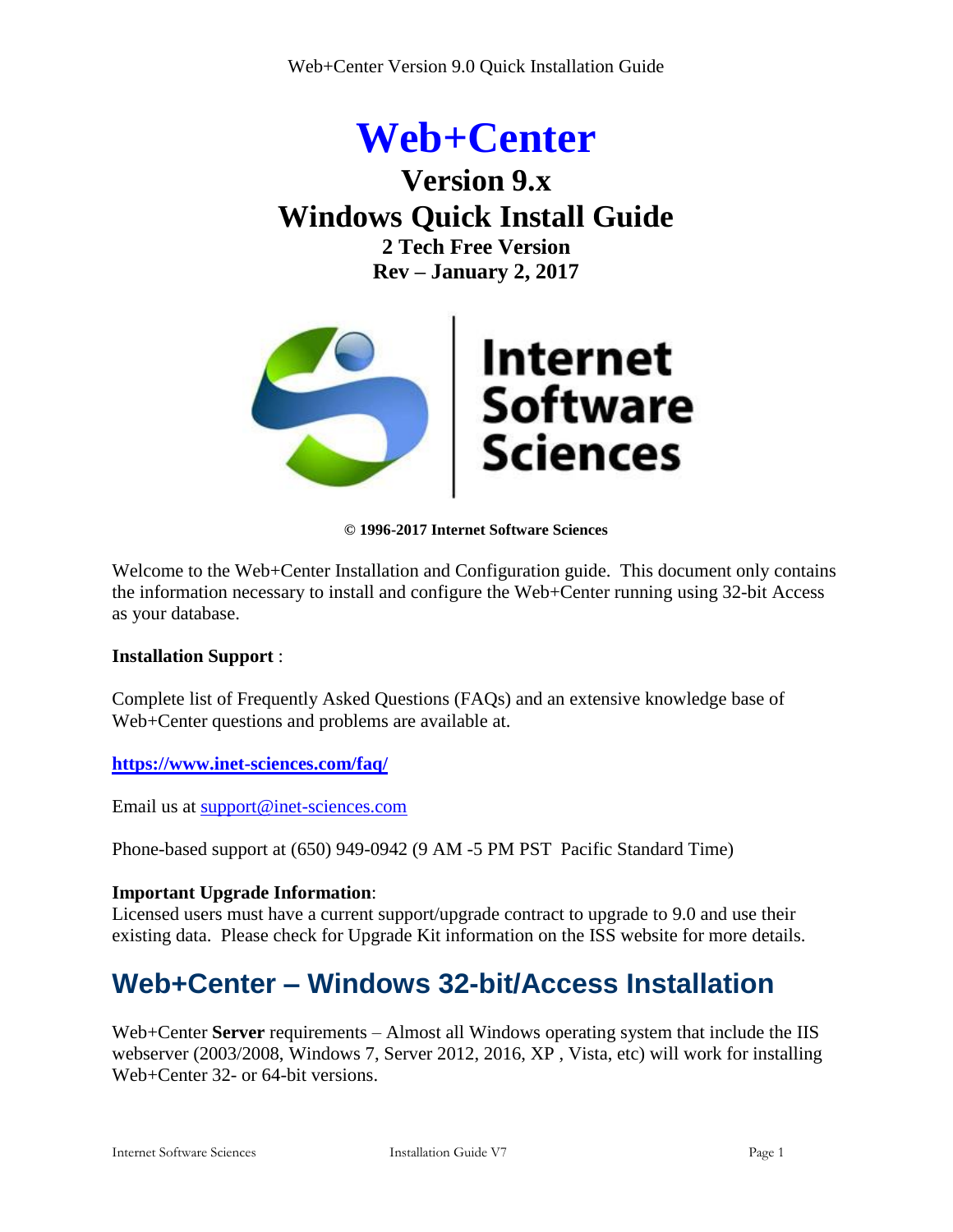Web+Center **Client** Requirements – Almost all Web browsers running on any platform (Windows, MAC, Unix, Linux, etc)

**Databases** -- Web+Center supports two back-end databases, MS Access and SQL\*Server. For Access installations, one DOES NOT have to install Microsoft Access on the server since the drivers are included in the operating system.

### **Step 1 - Download and Install the Web+Center Files**

Download the Web+Center self-extracting executable installation program (webcenter90.exe) from the Internet Software Sciences Web site into a local directory on your machine by visiting the [www.inet-sciences.com](http://www.inet-sciences.com/) website and select the product/downloads menu option. Make sure your antivirus software is turned off or it may not complete the install (and will not give you any error messages). The Web+Center installation program only creates directories and places files into those directories**.** 

#### **You must complete the additional steps below to install and configure your Web+Center application.**

- **Note:** Do not install this product under the inet-pubs/www.root directory.
- **Note**: If you have purchased a licensed version you will be sent a special license key with instructions on how to install the license key. This is installed after the FREE 2-tech installation is completed.

### **Step 2 - Configuring ODBC Connection for Access Database**

The ODBC setup is needed to connect the application to the backend database. Start the ODBC administrator. If you are running on a 64-bit operating system and you want to set this up for a 32-bit Access database, you'll need to run the 32-bit ODBC Administration which is located at c:\windows\syswow64\odbcadmin.exe. (If you use the default ODBC Administrator that comes with 64-bit operating systems, Web+Center will not 'see' your database and the connections will fail.)

Set up a **SYSTEM** DSN data source selecting **Microsoft Access Driver (\*.mdb) with a Data Source Name of "webcenter80\_db"** and pointing to *c:\program files (x86)\Internet Software Sciences\Web+Center 9.0\database/WebCenter90.mdb***.**

### **Step 3 - Setting up Web+Center's Web Server Application and Virtual Directories**

This step is now automated with an CMD script located in the

C:\program files (x86)\Internet Software Sciences\Web+Center 9.0\Installscripts\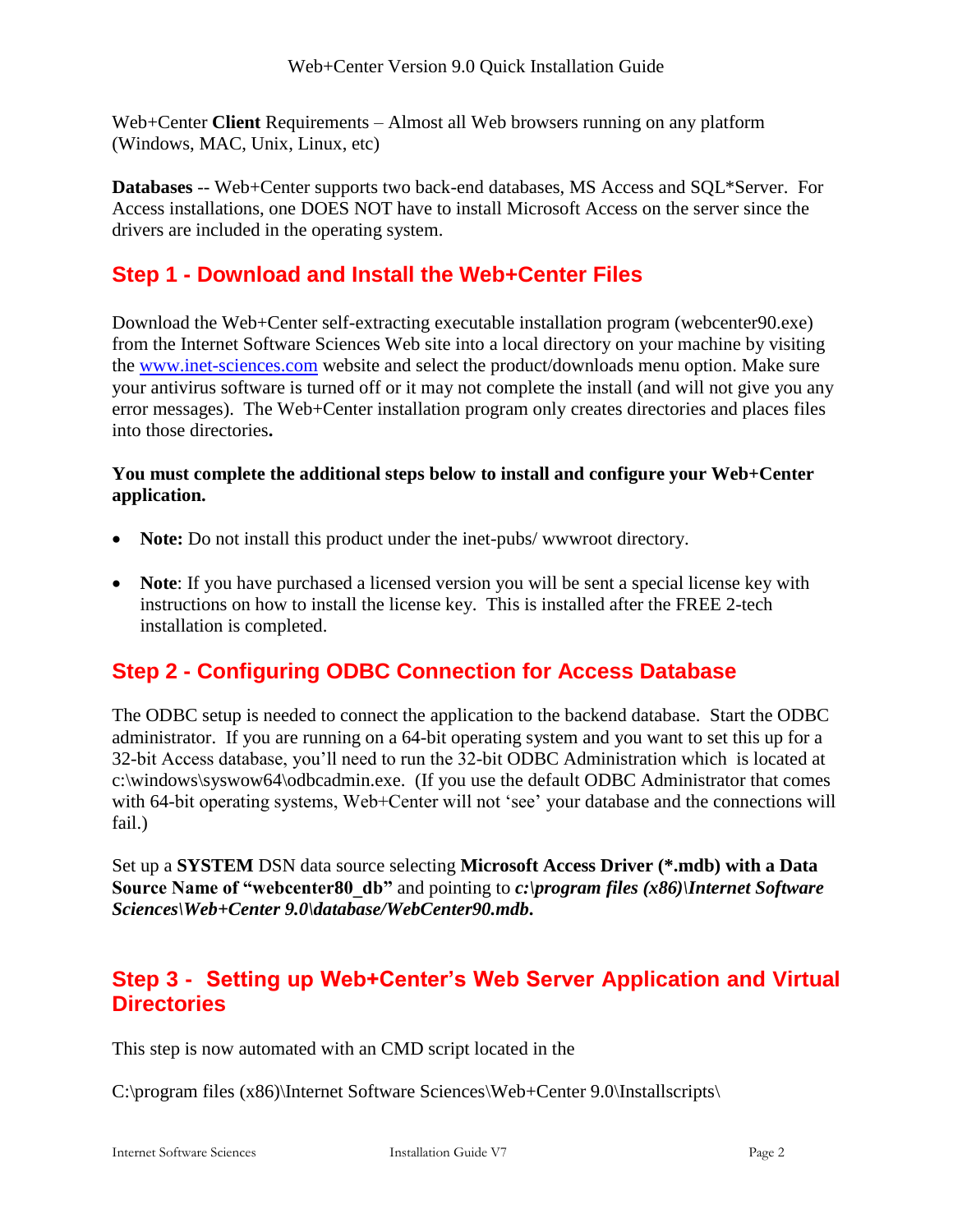Run the script called *ConfigIISAccess32bit.cmd* by navigating to this file with Windows File Explorer and Run As Administrator.

Or you can manual create these 7 application directories and 1 virtual directory.

| <b>Application Directories</b> |                                                               |  |  |  |
|--------------------------------|---------------------------------------------------------------|--|--|--|
| <b>Alias</b>                   | <b>Physical Path</b>                                          |  |  |  |
| Customer <sub>90</sub>         | $C:\&\&\text{Outer Directory}\custometer$                     |  |  |  |
| Tech <sub>90</sub>             | $C:\langle$ Your Webcenter Directory>\techcenter              |  |  |  |
| Business90                     | C:\ <your directory="" webcenter="">\businesscenter</your>    |  |  |  |
| Language90                     | C:\ <your directory="" webcenter="">\language</your>          |  |  |  |
| Reservation90                  | C:\ <your directory="" webcenter="">\reservationcenter</your> |  |  |  |
| Customermobile90               | C:\ <your directory="" webcenter="">\customermobile</your>    |  |  |  |
| Techmobile90                   | C:\ <your directory="" webcenter="">\techmobile</your>        |  |  |  |

| <b>Virtual Directories</b> |                                               |  |
|----------------------------|-----------------------------------------------|--|
| <b>Alias</b>               | <b>Physical Path</b>                          |  |
| wctemp                     | $C:\&Y$ our webcenter directory>\wetempfiles\ |  |

Where C:\<*YourWebCenterDirectory*> is the directory you selected to put your Web+Center installation which by default is:

#### **C:\Program Files (x86)\Internet Software Sciences\Web+Center 9.0\**

To configure these Application directories with Internet Information Services:

- Click on the **Start** button.
- Under 'Administration Tools' on the right side of the Start Menu, double click on the **Internet Information Services.**

#### **Click on the (+) sign to expand the tree of the local computer.**

Under the Default Web site (other whatever site under which you wish to install Web+Center), right click and select 'new application'.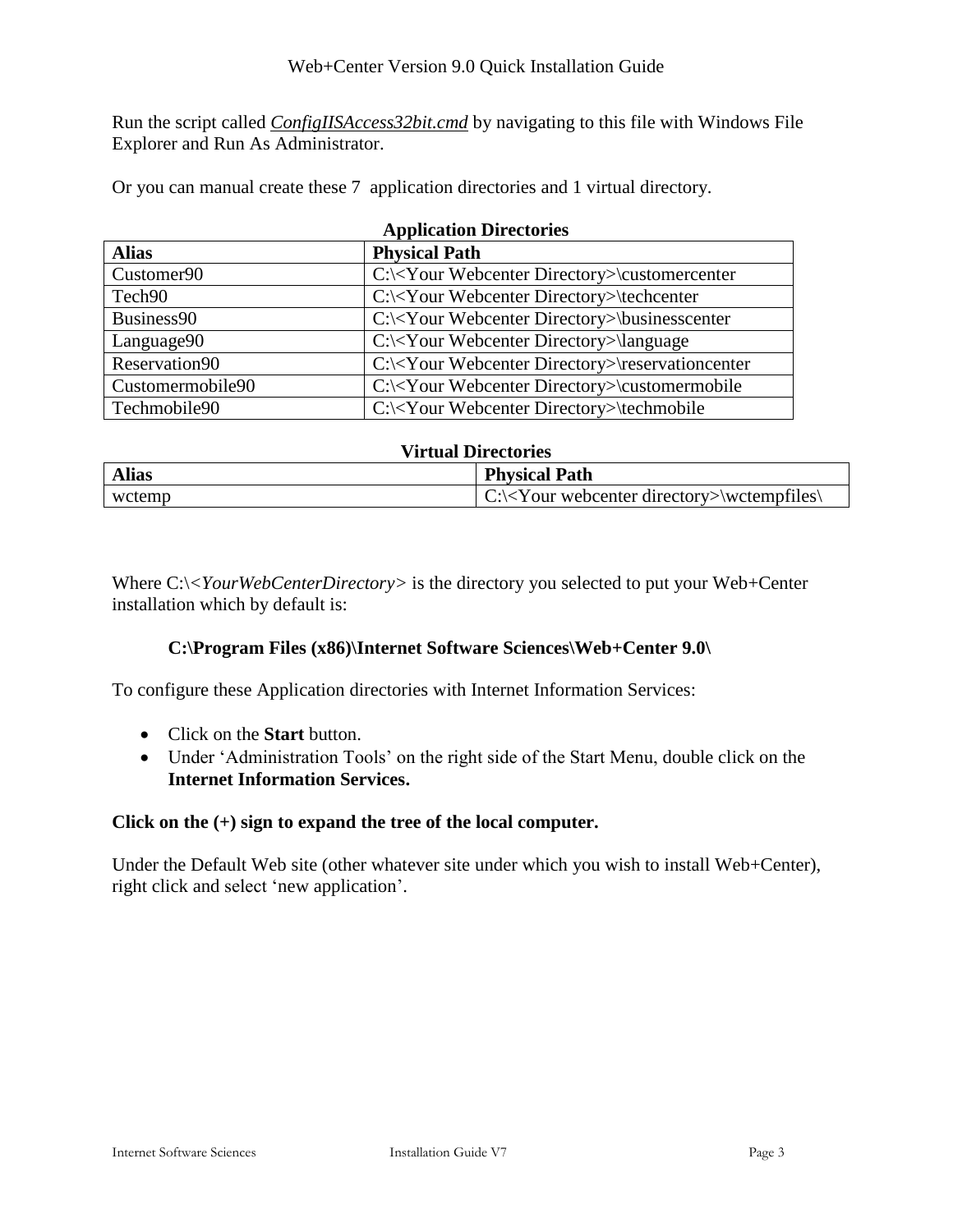| <b>Add Application</b><br>hz                                                                      | P<br>$\mathbf{x}$ |  |  |  |  |
|---------------------------------------------------------------------------------------------------|-------------------|--|--|--|--|
| Site name:<br>Default Web Site<br>Path:<br>1                                                      |                   |  |  |  |  |
| Alias:                                                                                            | Application pool: |  |  |  |  |
| CustomerMobile80<br>DefaultAppPool<br>Select                                                      |                   |  |  |  |  |
| Example: sales<br>Physical path:                                                                  |                   |  |  |  |  |
| C:\Program Files (x86)\Internet Software Sciences\Web+<br>$\cdots$<br>Pass-through authentication |                   |  |  |  |  |
| Connect as<br>Test Settings                                                                       |                   |  |  |  |  |
|                                                                                                   | OK<br>Cancel      |  |  |  |  |

- Enter one of the the Aliases listed above (tech90, customer90, pocket90, business90, language90, customermobile90, techmobile90).
- In the 'Physical Path' textbox, press the Browse button and navigate to where you have installed the Web+Center application and select the appropriate physical file path (techcenter, or customercenter, etc).
- $\bullet$  Press 'OK'.
- Repeat this step for adding the remaining 6 application directories and the 1 virtual directory with IIS.
- Add the final "virtual directory wctemp" by selecting the Add Virtual Directory option with IIS.

### **Step 4 - Enabling Parent Paths and other IIS webserver options**

This step is now performed as part of the install script CMD file and only included as a reference.

If you wish to enable parents paths and other IIS options manually:

With IIS still open, Click on the Default Web Site, Double Click on ASP, and set 'Enable Parent Paths' to True. (See below)

Additional IIS step: To enable us to debug any problems, it is necessary for us to know the line number and name of the offending module. In the center section of IIS, expand the 'Debugging Options' section by double-clicking on the '+'. Under 'Send Errors to Browser' set this value to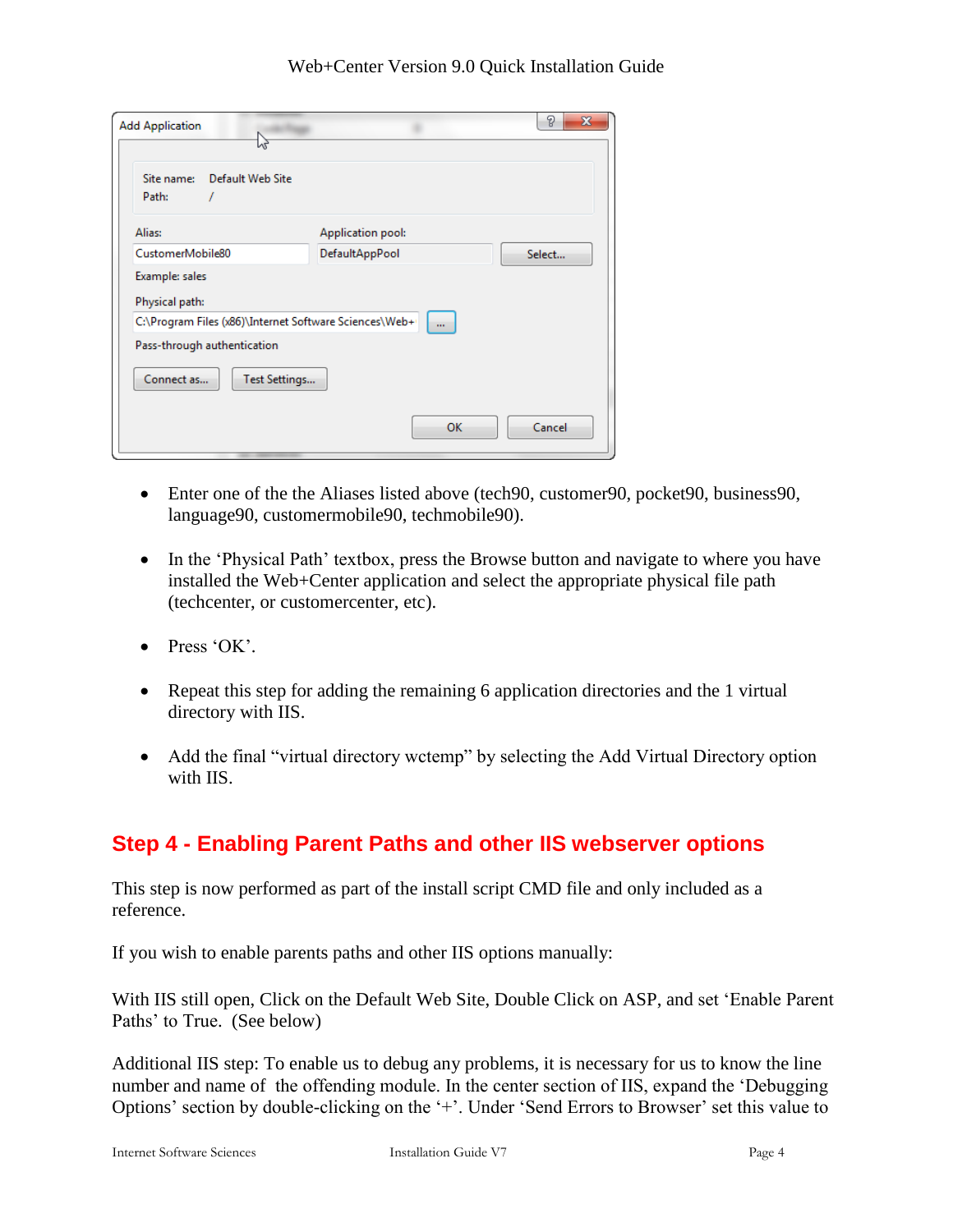'True'. Also, if you're going to allow uploading of files, click on '+' to expand the 'Limits' property and set 'Maximum Requesting Entity to 20,000,000'.

| <b>Actions</b><br><b>By</b> Apply<br><b>B</b> <sub>x</sub> Cancel<br><sup>O</sup> Help<br><b>True</b><br>00:00:03<br>Maximum Requesting Entity Body Limit<br>20000000<br>3000<br>00:00:00<br>4194304<br>00:01:30<br>25<br>$\mathbf{0}$<br>True | <b>Online Help</b>                                                                                                                          |
|------------------------------------------------------------------------------------------------------------------------------------------------------------------------------------------------------------------------------------------------|---------------------------------------------------------------------------------------------------------------------------------------------|
|                                                                                                                                                                                                                                                |                                                                                                                                             |
|                                                                                                                                                                                                                                                |                                                                                                                                             |
|                                                                                                                                                                                                                                                |                                                                                                                                             |
|                                                                                                                                                                                                                                                |                                                                                                                                             |
|                                                                                                                                                                                                                                                |                                                                                                                                             |
|                                                                                                                                                                                                                                                |                                                                                                                                             |
|                                                                                                                                                                                                                                                |                                                                                                                                             |
|                                                                                                                                                                                                                                                |                                                                                                                                             |
|                                                                                                                                                                                                                                                |                                                                                                                                             |
|                                                                                                                                                                                                                                                |                                                                                                                                             |
|                                                                                                                                                                                                                                                |                                                                                                                                             |
|                                                                                                                                                                                                                                                |                                                                                                                                             |
|                                                                                                                                                                                                                                                |                                                                                                                                             |
|                                                                                                                                                                                                                                                |                                                                                                                                             |
|                                                                                                                                                                                                                                                |                                                                                                                                             |
|                                                                                                                                                                                                                                                |                                                                                                                                             |
|                                                                                                                                                                                                                                                |                                                                                                                                             |
| True                                                                                                                                                                                                                                           |                                                                                                                                             |
| True                                                                                                                                                                                                                                           |                                                                                                                                             |
| False                                                                                                                                                                                                                                          |                                                                                                                                             |
|                                                                                                                                                                                                                                                |                                                                                                                                             |
|                                                                                                                                                                                                                                                |                                                                                                                                             |
|                                                                                                                                                                                                                                                |                                                                                                                                             |
|                                                                                                                                                                                                                                                |                                                                                                                                             |
|                                                                                                                                                                                                                                                |                                                                                                                                             |
|                                                                                                                                                                                                                                                |                                                                                                                                             |
|                                                                                                                                                                                                                                                |                                                                                                                                             |
|                                                                                                                                                                                                                                                |                                                                                                                                             |
|                                                                                                                                                                                                                                                | True<br>False<br>False<br>True<br>An error occurred on the server when processing the URL. Please contact<br><b>True</b><br><b>VBScript</b> |

If you will be using Access as your back-end database with a 32 bit ODBC driver or a 32-bit installation of SQL Server, you'll also need to do the following. Select '*Application Pool*' in the left-hand menu. Under the center section, '*Application Pools'* select '*DefaultAppPool*', in the right-hand menu, then select '*Advanced Settings…*'.

| <b>Connections</b><br>▲ • NOTCHKA (Notchka\cynthia)<br><b>Application Pools</b><br>$4 - 9$ Sites<br><b>D</b> Default Web Site | 9<br><b>Application Pools</b><br>This page lets you view and manage the list of application pools on the server. Application pools are associated with worker<br>processes, contain one or more applications, and provide isolation among different applications.<br>Filter: | • (4) Go → G Show All Group by: No Grouping |          |            |                         |                     | <b>Actions</b><br><b>Add Application Pool</b><br><b>Set Application Pool</b><br>Defaults<br><b>Application Pool Tasks</b><br>Start<br>$\mathbb{D}$ |
|-------------------------------------------------------------------------------------------------------------------------------|------------------------------------------------------------------------------------------------------------------------------------------------------------------------------------------------------------------------------------------------------------------------------|---------------------------------------------|----------|------------|-------------------------|---------------------|----------------------------------------------------------------------------------------------------------------------------------------------------|
|                                                                                                                               | $\overline{\phantom{a}}$<br>Name                                                                                                                                                                                                                                             | <b>Status</b>                               | .NET Fra | Managed Pi | Identity                | <b>Applications</b> | ■ Stop                                                                                                                                             |
|                                                                                                                               | LASP.NET 1.1                                                                                                                                                                                                                                                                 | Started                                     | v1.1     | Classic    | ApplicationPoolIdentity | $\mathbf{0}$        | $\ddot{z}$ Recycle                                                                                                                                 |
|                                                                                                                               | Classic .NET AppPool                                                                                                                                                                                                                                                         | <b>Started</b>                              | v2.0     | Classic    | ApplicationPoolIdentity | $\mathbf 0$         | <b>Edit Application Pool</b>                                                                                                                       |
|                                                                                                                               | DefaultAppPool                                                                                                                                                                                                                                                               | Started                                     | v2.0     | Integrated | ApplicationPoolIdentity | 24                  | <b>Basic Settings</b><br>Recycling.                                                                                                                |
|                                                                                                                               | Language75sbcc<br><b>Features View</b><br>Content View                                                                                                                                                                                                                       | <b>Started</b>                              | v2.0     | Integrated | ApplicationPoolIdentity | $\mathbf{0}$        | <b>Advanced Settings.</b><br>Rename<br><b>X</b> Remove<br><b>View Applications</b><br><b>O</b> Help<br><b>Online Help</b>                          |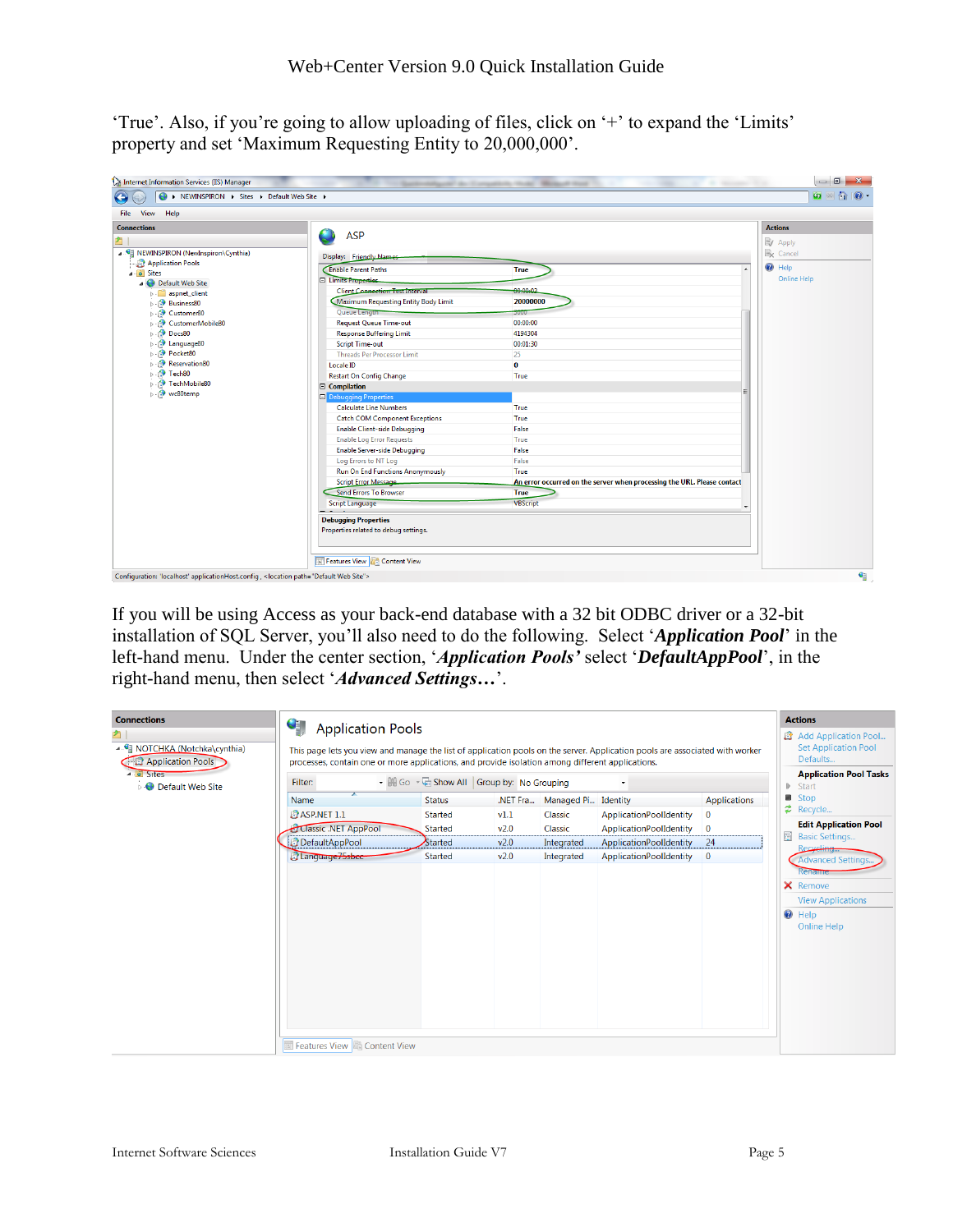On the screen which appears next, change the setting of '*Enable 32-bit Applications'* to *'True'*. DO NOT perform this step if you are running 64-bit SQL Server or 64 bit ACCESS.

|                                                           | <b>Advanced Settings</b>                |                 |  |  |  |  |
|-----------------------------------------------------------|-----------------------------------------|-----------------|--|--|--|--|
|                                                           | □ (General)                             |                 |  |  |  |  |
|                                                           | <b>NFT Framework Version</b>            | v2.0            |  |  |  |  |
|                                                           | Enable 32-Bit Applications True         |                 |  |  |  |  |
|                                                           | <b>Managed Pipeline Mode</b>            | Integrated      |  |  |  |  |
|                                                           | Name                                    | DefaultAppPool  |  |  |  |  |
|                                                           | Queue Length                            | 1000            |  |  |  |  |
|                                                           | <b>Start Automatically</b>              | True            |  |  |  |  |
| $\boxminus$ CPU                                           |                                         |                 |  |  |  |  |
|                                                           | Limit                                   | O               |  |  |  |  |
|                                                           | <b>Limit Action</b>                     | <b>NoAction</b> |  |  |  |  |
|                                                           | Limit Interval (minutes)                | 5               |  |  |  |  |
|                                                           | <b>Processor Affinity Enabled False</b> |                 |  |  |  |  |
|                                                           | Processor Affinity Mask                 | 4294967295      |  |  |  |  |
|                                                           | □ Process Model                         |                 |  |  |  |  |
| <b>Enable 32-Bit Applications</b>                         |                                         |                 |  |  |  |  |
| [enable32BitAppOnWin64] If set to true for an application |                                         |                 |  |  |  |  |
| pool on a 64-bit operating system, the worker process(es) |                                         |                 |  |  |  |  |
| serving the application pool will be in WOW64 (Windows    |                                         |                 |  |  |  |  |
|                                                           |                                         |                 |  |  |  |  |
|                                                           |                                         | OK<br>Cancel    |  |  |  |  |

## **Step 5 - Set File Security Permissions**

Step 1) Expand My Computer display and navigate to the Web+Center 9.0 directory.

Step 2) Perform a right mouse click on the **Web+Center 9.0** directory and select the Properties Tab

Step 3) Click on the security Tab.

Step 4) First uncheck the **Allow inheritable permissions from parent to propagate to this object** near the bottom of the window. Un-checking this box will bring up a security window asking whether to Copy, Remove or Cancel. Select the **Remove** option.

Step 5) Click the **Add…** button to add groups and users back. Find the **Everyone** Group and double click on that group. This will add that User group for this folder.

Step 6) In the permission settings, check the Full Control checkbox. This should set the Allow checkbox for all of the permissions listed (Full Control, Modify, Read and Execute, List Folder Contents, Read, and Write).

Step 5) Click on Advanced…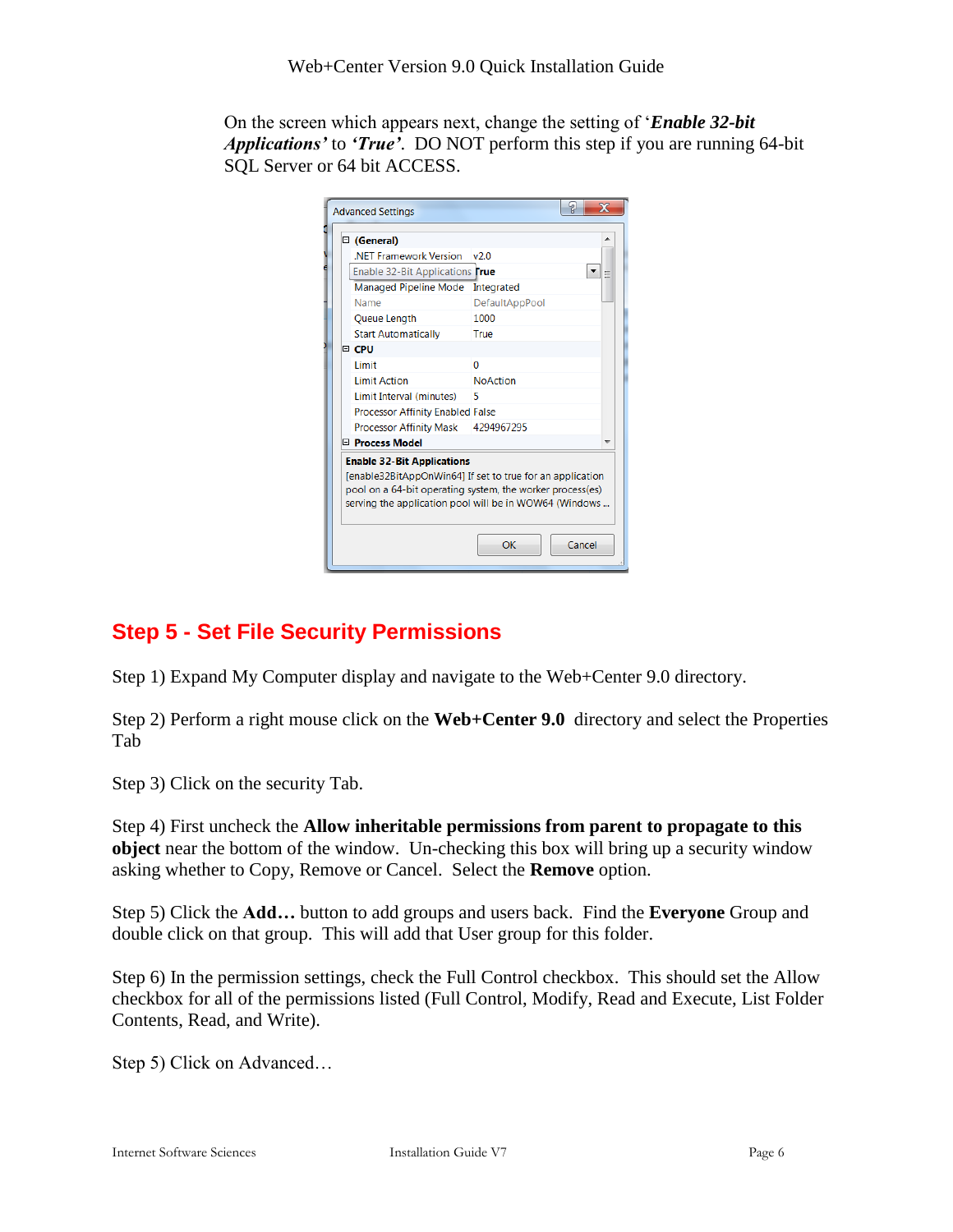Step 6) In the Access Control Settings for the Web+Center 9.0 window, check the checkbox that says:

#### "**Reset permissions on all child objects and enable propagation of inheritable permissions**."

Then click **Apply**. This will reset this permission (Everyone - Full Control) to all files, and sub folders under the Web+Center 9.0 directory tree.

Step 7) Click OK to close this window.

Step 8 ) **REBOOT THE WHOLE MACHINE**. This will properly reset all of the Access Control Lists maintained by the operating system and without a full reboot, the permissions may not be completely set although they may appear to be properly reset.

## **Step 6 ) Register the SMTP and POP ASP DLL's with REGSVR32\*\***

\*\* NOTE: This is done for you if you ran the setup CMD file earlier

Web+Center uses a 3<sup>rd</sup> party licensed component to handle complex SMTP and POP email connections and operations. There are two DLL's that must be registered with the operating system to make them work correctly.

Launch a Command Program prompt as an administrator (right mouse click on the Command prompt icon).

Navigate the command prompt directory to:

For 64 SQL installs:

#### **C:\program files (x86)\Internet Software Sciences\Web+Center 9.0\ASPMailer\**

For 32 bit Access installs:

#### **C:\program files (x86)\Internet Software Sciences\Web+Center 9.0\ASPMailer32bits\**

Then enter correct (2) REGSVR32 commands for your install:

For 64 bit SQL\*Server installs:

*c:\windows\system32\regsvr32* aosmtp.dll

*c:\windows\system32\regsvr32* anpop.dll

For 32 bit installs: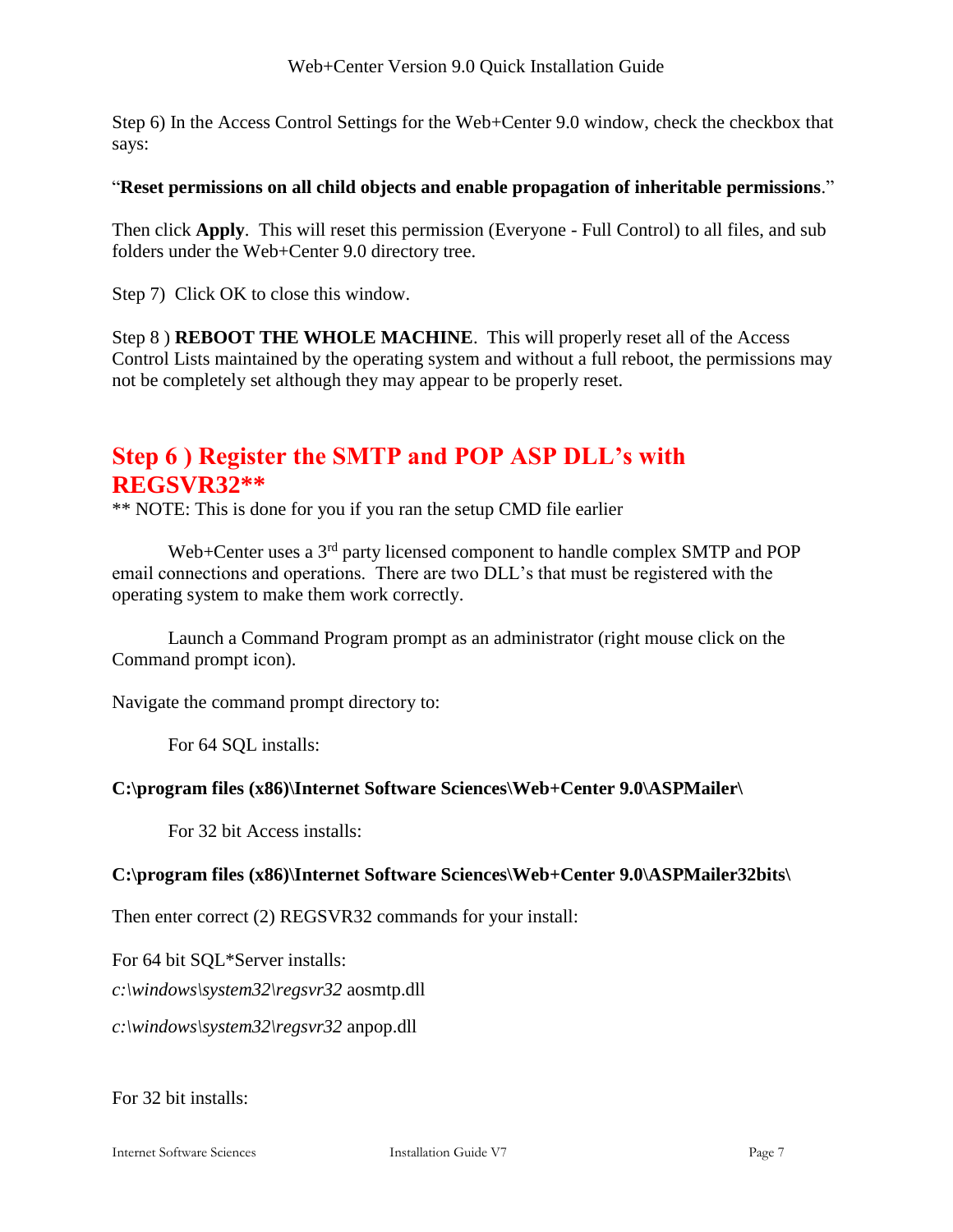*c:\windows\syswow64\regsvr* aosmtp.dll

*c:\windows\syswow64\regsvr32* anpop.dll

### **Step 5 - Perform Final installation/Configuration tests**

To verify that the Web+Center application is properly configured, a special installation test page containing tests for virtual directory settings, database connectivity and read and write tests, email configurations, parent paths, cookies settings and applications logins.

To Access this installation test page, enter the following URL into your web browser:

http://<YourHostName>/tech90/installtest.htm

where <YourHostName> is either:

- your local machine name
- Your domain name [\(www.mycompany.com\)](http://www.mycompany.com/) or resolvable domain name
- Static or dynamic IP address
- The word "localhost" if browsing on the same machine as the server

**Complete and verify all of the tests of the installation test provided.**

### **Step 6 - Accessing the Web+Center Suite of Applications**

To access the Tech+Center application, enter the following URL into your web browser:

http://<YourHostName>/tech90/

#### **Login into the Tech+Center**

Web+Center comes configured with 2 default tech staff accounts with the following levels of permissions:

| <b>Tech</b>     | <b>Password</b> | <b>Access Level</b>    |
|-----------------|-----------------|------------------------|
| <b>Username</b> |                 |                        |
| <b>CSS-1000</b> | Config          | Configurator (highest) |
| CSS-1003        | Tech            | Read/Write tech level  |

These default tech staff accounts are automatically available with the initial seed database. They should only be used to access the system initially and they should be immediately modified or deleted once other tech accounts are created. Refer to the Web+Center Users Guide on how to edit or add Tech+Center accounts.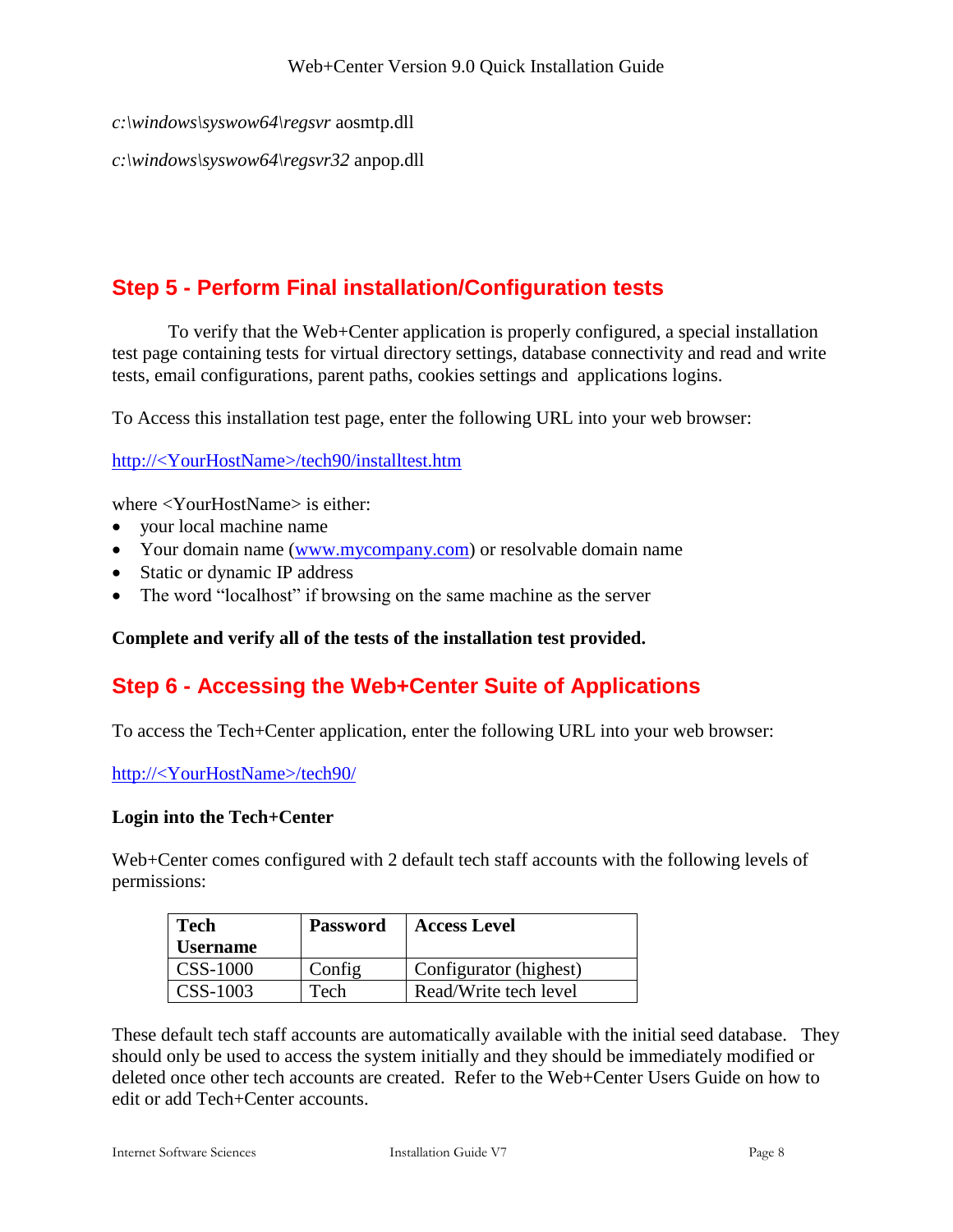To access the **Customer+Center** application, enter the URL of http://<YourHostName>/customer90/

To access the **Business+Center** application, enter the URL of http://<YourHostName>/Business90/

Business+Center also requires a Tech ID account with a Tech ID and a password to log into the application.

You'll need to log in using one of the preconfigured technician accounts.

The **Reservation+Center** application is designed to be used by both customers and tech/admin users. Both types of users access the application through the same login screen. The Reservation+Center login screen will automatically determine if you are a tech user first, and if not, it will attempt to log the user in as a customer.

You can test this interface at: http://<yourhostname/Reservation90/

The **Customer+Mobile** application is designed for customers to create and update support tickets and review FAQ articles and do knowledge base searches on smart phones, mobile devices and tablet interfaces.

You can test this interface at http://<yourHostName>/customermobile90/

The **Tech+Mobile** application is designed for techs to create and update support tickets, etc on smart phones, mobile devices and tablet interfaces.

You can test this interface at http://<yourHostName>/TechMobile90/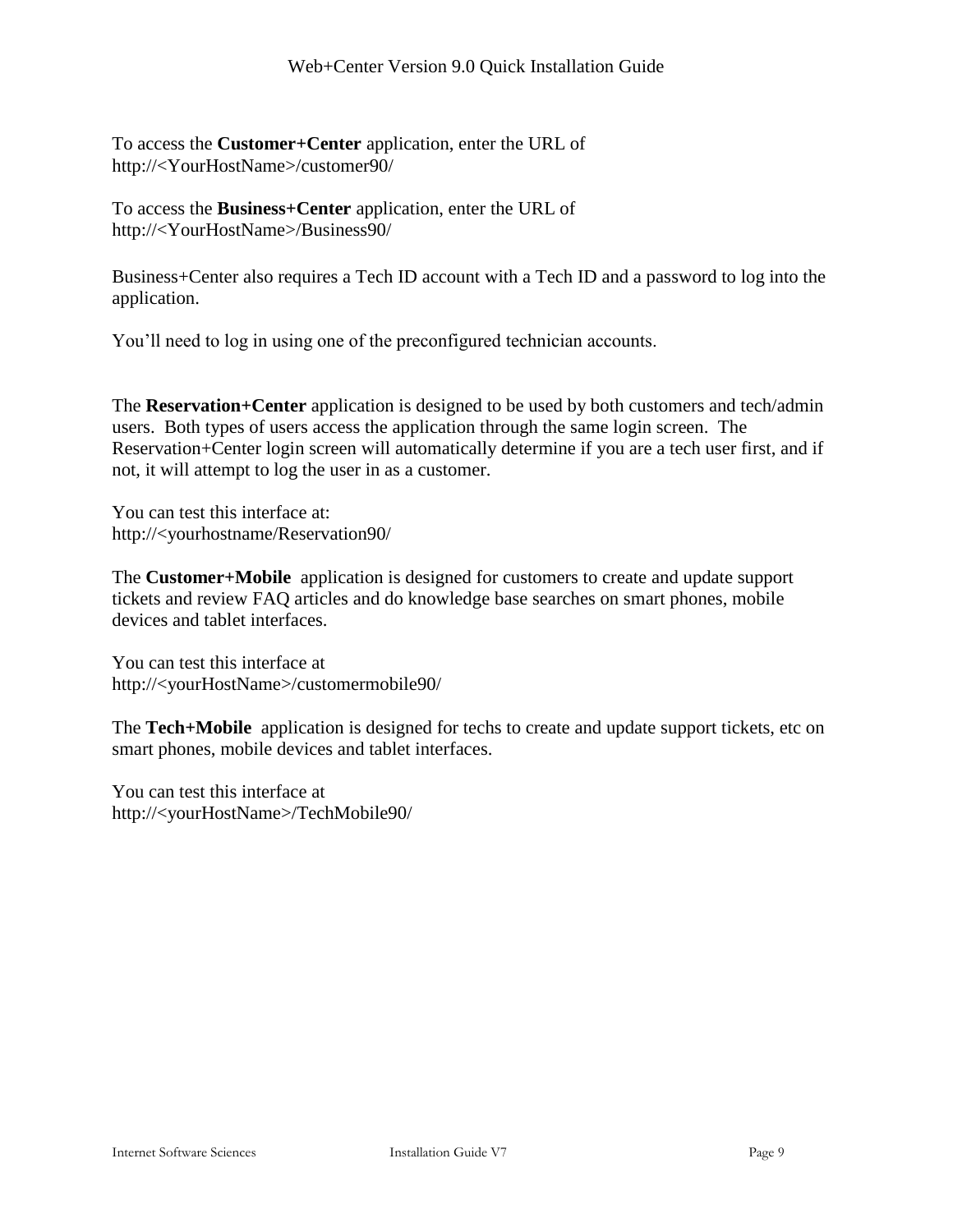### **NOTE: – Designing and implementing the best customer login method for your Web+Center users**

The Web+Center application has a few different customer login options available. These are:

- HTML form-based customer login with customer accounts created by either self registration and/or customer database imports. This is the default.
- Active Directory/Windows Authentication Logins and database syncing. For more information on using this model, please refer to the separate Web+Center Active Directory Integration and Configuration guide.
- The system can also be used in a mixed mode configuration incase you have external users that can not be authenticated and internal users that can be authenticated.

It is recommended to first get the initial Web+Center installation and configuration completed and verified before deciding on the best customer login methods.